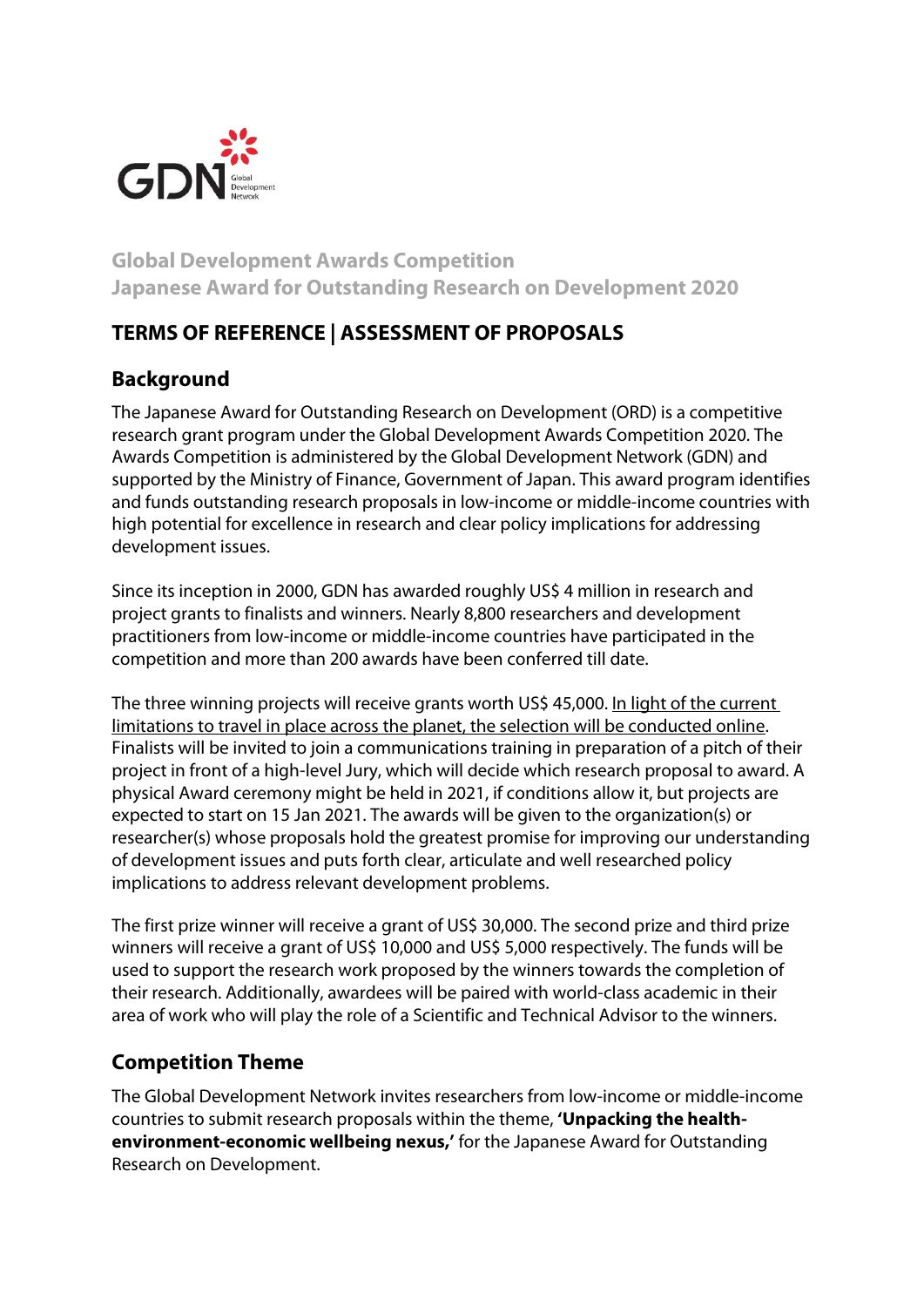Proposals under this theme would look critically at policy successes and failures to look at the complex intersection of health, environment and economic wellbeing.

Research projects can focus on local, national, regional or continental policy initiatives, and come from any discipline within the social sciences. Proposals can focus on ongoing policy initiatives, past ones, or initiatives currently being set up.

A direct link to the COVID-19 crisis is welcome, but not required. In light of the quickly changing scenario, proposals that integrate a focus on COVID-19 and related policy responses must explain how the quickly changing policy landscape is likely to impact the focus of the research.

More information about the theme of the competition is available at the end of this document.

## **Objective of the Assignment**

GDN is recruiting reviewers to conduct the assessment of research proposals under the ORD category of the Global Development Awards Competition. The review is scheduled to take place in two phases:

- 1. **Lot 1** a first level review by early-careerscholars (less than 10 years of experience)
- 2. Lot 2 a second level review of experienced researchers (above 10 years of experience)

Interested candidates can apply to one lot only, depending on their profiles.

#### **Panel Organizer**

Out of the Lot 2 reviewers, a Panel Organizer is selected based on her/his professional experience upon demonstrated availability for this additional task. This individual will have the additional task of approving the final ranking after taking into consideration all comments and (normalized) scores.

#### **Lot 1: First level review**

Reviewers will be selected to conduct a first assessment of proposals on the basis of the ORD selection criteria and shortlist the best proposals.

#### **Lot 2: Expert level review**

Experienced researchers to review the shortlisted proposals, and select the three finalists of the ORD category. The final decision will be validated by the Panel Organizer.

### **Eligibility**

- **Lot 1**: Be a researcher with 2-10 years of researchexperience, with a track record of work and publication in the award theme for the current edition
- **Lot 2**: Be a researcher with 10+ years of researchexperience, with a track record of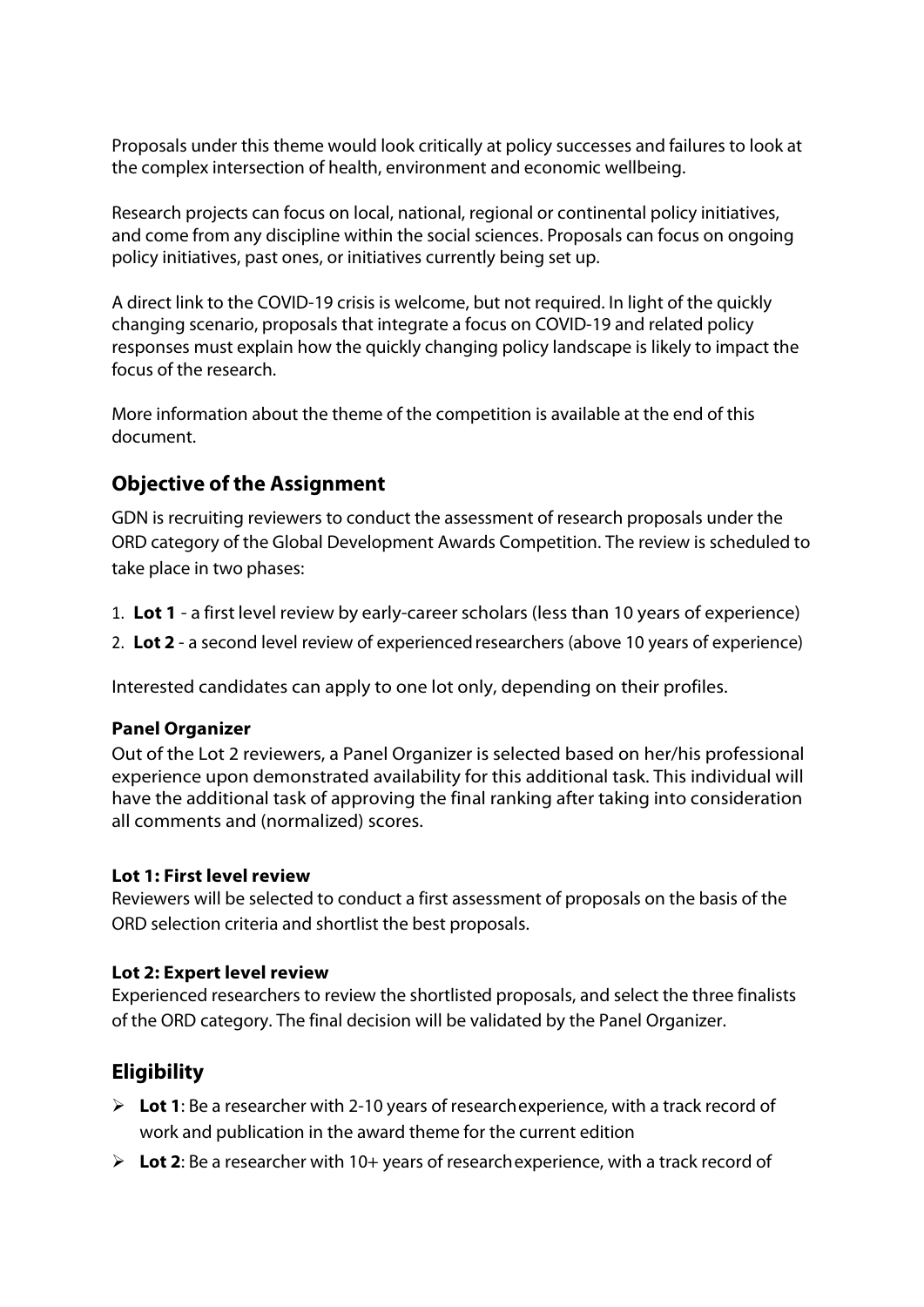work and publication in the award theme for the current edition

### **Finance and Budget**

- **Lot 1**: Every proposal reviewed will be paid USD 40 to thereviewer.
- $\triangleright$  Lot 2: Every proposal reviewed will be paid USD 100 to the reviewer. GDN also pays USD 200 to the Panel Organizer as a management fee.

#### **Application Procedure**

Follow the steps given below:

- 1. Go to GDN's dedicated online submission platform using the following link: [www.gdn.int/awardsplatform](http://www.gdn.int/awardsplatform)
- 2. Register or Log in into the platform to have access to your profile. You will receive an email confirming the successful registration of your profile and only after verifying your profile, will you be able to submit an application.
- 3. On your profile page, you will have access to 'My entries' where you may either resume (selecting the entry you would like to continue from the list) or *start entry*. Select 'Call for Reviewers' under Category.
	- a. In case you need to exit the application and complete it at a later time, click on **Save + Close**. You may return and complete your application on the online platform before the closing date (4 September 2020) but it will be considered as submitted only if you press **Submit Entry**.
- 4. You will be asked to provide
	- a. Overview of how your expertise matches the theme and scope of the competition
	- b. Full CV
	- c. Indication to which Lot (1 or 2) you are applying
- 5. Once you have completed your application, click on **Submit Entry**. You will receive an email notifying you on the successful submission of your application.

The deadline for submission of demonstrations of interest is on **4 September 2020 (Indian Standard Time 6:00 PM).**

### **Reporting**

All reporting will be done to João Costa, Program Associate, through the email addresses [awards@gdn.int](mailto:awards@gdn.int) and [jcosta@gdn.int](mailto:jcosta@gdn.int) (all communications to be addressed to both emails mandatorily.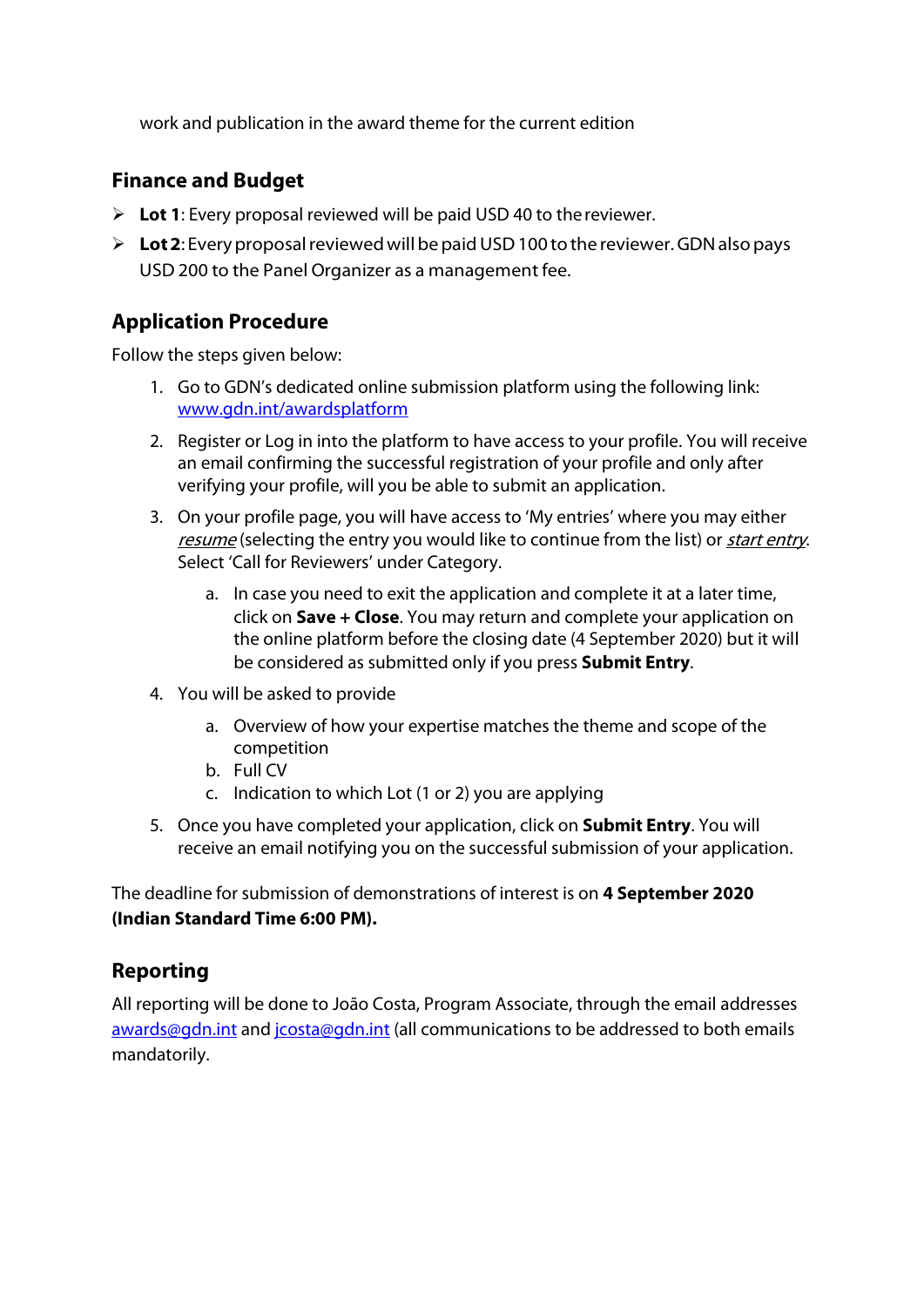# **Timeline**

Selected reviewers will comply with the timeline defined for their assignment which is expected to be:

- **Lot 1: First level review**
	- Between 5-29 October with up to 10 proposals per reviewer, 3 reviews per proposal. This number might differ depending on how many applications are received and how many reviewers are selected
- **Lot 2: Second level review**
	- Between 9 November and 1 December with 3 reviews per proposal (the workload on each reviewer may vary)
- **Panel Organizer**
	- Between the 2-3 December to approve the final ranking upon reception of all normalized scores and ranking provided by GDN

#### **Selection Criteria of Reviewers**

The criteria for the selection of Reviewers are as follows:

- 1. Research Background on the theme of the call
- 2. Policy background
- 3. Leadership experience
- 4. Evaluation and Experience on Project implementation experience

#### **ORD Selection Criteria (to be followed by selected reviewers)**

The criteria for the ORD category are as follows:

- 1. Potential for a substantive contribution to a particular aspect of research literature on the topic of the current edition.
- 2. Innovative value of the research topic and the methodology proposed
- 3. Academic quality of the proposal (including quality of referencing, clarity of research questions, appropriateness of methodology)
- 4. Clarity of the links to policy (at the level of concept definition, operationalization, critical review or evaluation) for addressing specific development issues
- 5. Composition of the research team and the cost-effectiveness of the budget proposed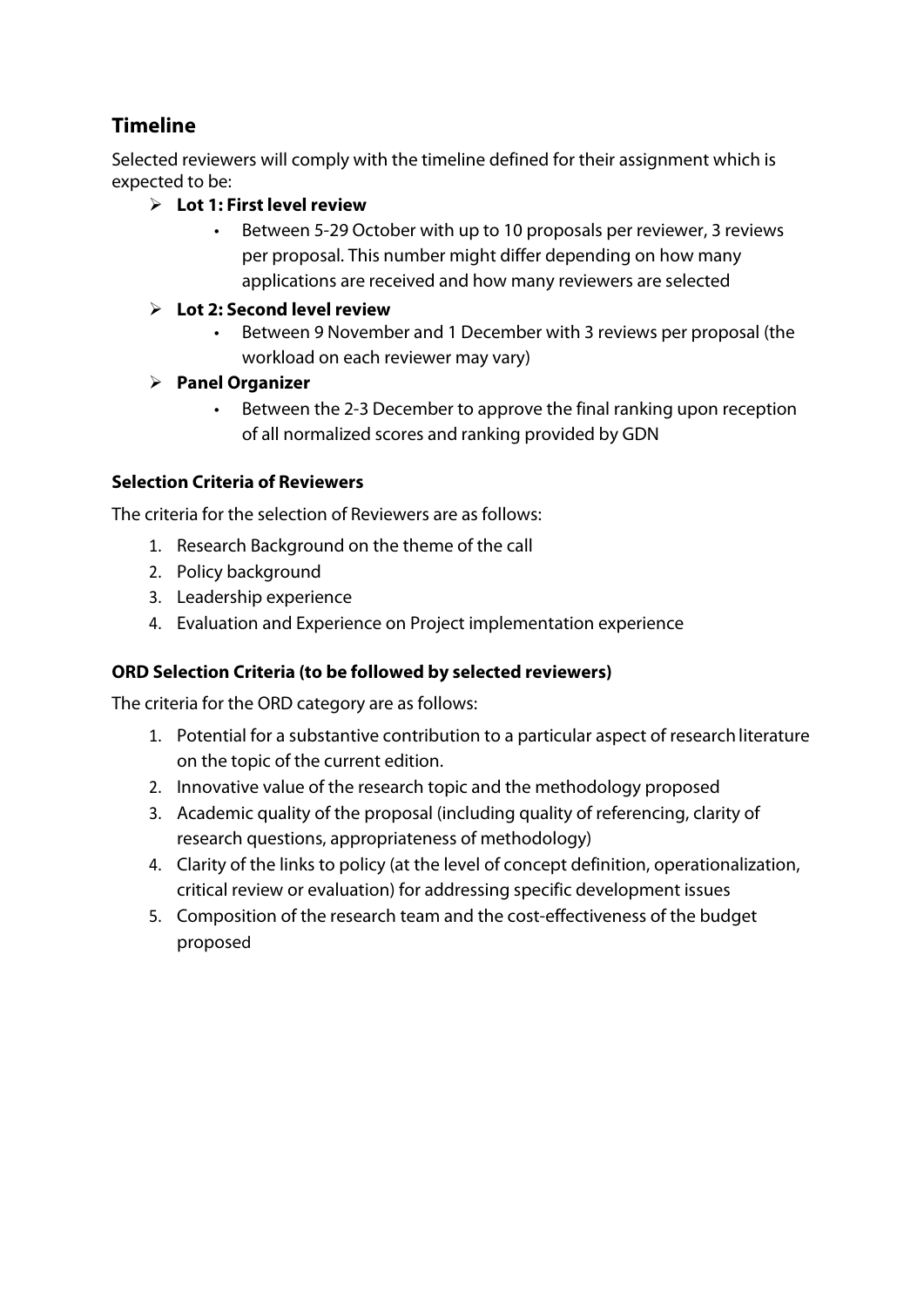### **Description | 2020 Global Development Awards Competition Theme**

"The world must embrace a recovery that involves sustainable farming and clean energy. Anything else is a false economy"

Marco Lamertini (WWF International), Elizabeth Maruma Mrema (UN Convention on Biological Diversity) and Maria Neira (World Health Organization). The Guardian, [1](#page-4-0)7 June 2020<sup>1</sup>

The current COVID-19 pandemic has brought into the spotlight the links between extreme environmental pressure, unsustainable economic activity and public health emergencies. Before COVID-19, Yellow Fever, Malaria, Venezuelan Equine Encephalitis, the Nipah virus and Ebola, as well as 75% of all infectious diseases, $2$  are believed by scientists to have originated from wildlife facing extreme environmental conditions, partly and at times largely driven by economic activity. What is currently being lived as a 'critical event' (to borrow the language of Indian sociologist Veena Das<sup>[3](#page-4-2)</sup>), might be best described as a long-announced, simmering crisis, as many authoritative voices have stressed.<sup>[4](#page-4-3)</sup>

Calls for renewed and courageous political action, and an overhaul in policy approaches to navigate the crisis, are close to ubiquitous. Yet, little is known about how to effectively address the links between health, environment and economic wellbeing, except the fact that the nexus 'presents multiple convoluted challenges at national, regional, continental, and global levels'.<sup>[5](#page-4-4)</sup> Questions relate both to the nature of this nexus, and to the kind of policy processes and initiatives that might address it effectively.

The 2020 edition of the Global Development Network's Japanese Awards for Outstanding Research on Development calls for early and mid-career researchers based in low-income or middle-income countries to develop original research that can document and analyze policy efforts that address the links between health, environment and economic wellbeing, with a critical eye to illuminating both successes and failures. Any policy initiative identified must necessarily have direct links to all three areas as research proposals within the Competition's theme: *Unpacking the health-environmenteconomic wellbeing nexus.*

In all cases, proposals should demonstrate the potential of the research project to generate critical insight for the design of policy processes, the political economy of decision-making, the role of evidence in policy debates and decision, and policy evaluation. Proposals should discuss the proposed research question and methodology not only in light of their academic relevance, but also in light of their potential to contribute to stronger public debate and action in the future.

 $\overline{a}$ 

<span id="page-4-0"></span><sup>&</sup>lt;sup>1</sup> Lambertini, Marco, Elizabeth Maruma Mrema, and Maria Neira. 'Coronavirus Is a Warning to Us to Mend Our Broken Relationship with Nature | Marco Lambertini, Elizabeth Maruma Mrema and Maria Neira'. The Guardian, 17 June 2020, sec. Opinion. [www.theguardian.com/commentisfree/2020/jun/17/coronavirus-warning-broken-relationship-nature.](http://www.theguardian.com/commentisfree/2020/jun/17/coronavirus-warning-broken-relationship-nature) <sup>2</sup> pubmed.ncbi.nlm.nih.gov/11516376/

<span id="page-4-3"></span><span id="page-4-2"></span><span id="page-4-1"></span><sup>&</sup>lt;sup>3</sup> Das, Veena. Critical Events: An Anthropological Perspective on Contemporary India. Vol. 7. Oxford University Press Delhi, 1995. <sup>4</sup> Damian Carrington. 'Coronavirus: 'Nature Is Sending Us a Message', Says UN Environment Chief'. The Guardian, 25 March 2020, sec. World news[. www.theguardian.com/world/2020/mar/25/coronavirus-nature-is-sending-us-a-message-says-un-environment-chief.](http://www.theguardian.com/world/2020/mar/25/coronavirus-nature-is-sending-us-a-message-says-un-environment-chief) <sup>5</sup> Cerf, Marlon E. 'Sustainable Development Goal Integration, Interdependence, and Implementation: The Environment–Economic–

<span id="page-4-4"></span>Health Nexus and Universal Health Coverage'. Global Challenges 3, no. 9 (29 April 2019)[. doi.org/10.1002/gch2.201900021.](https://doi.org/10.1002/gch2.201900021)